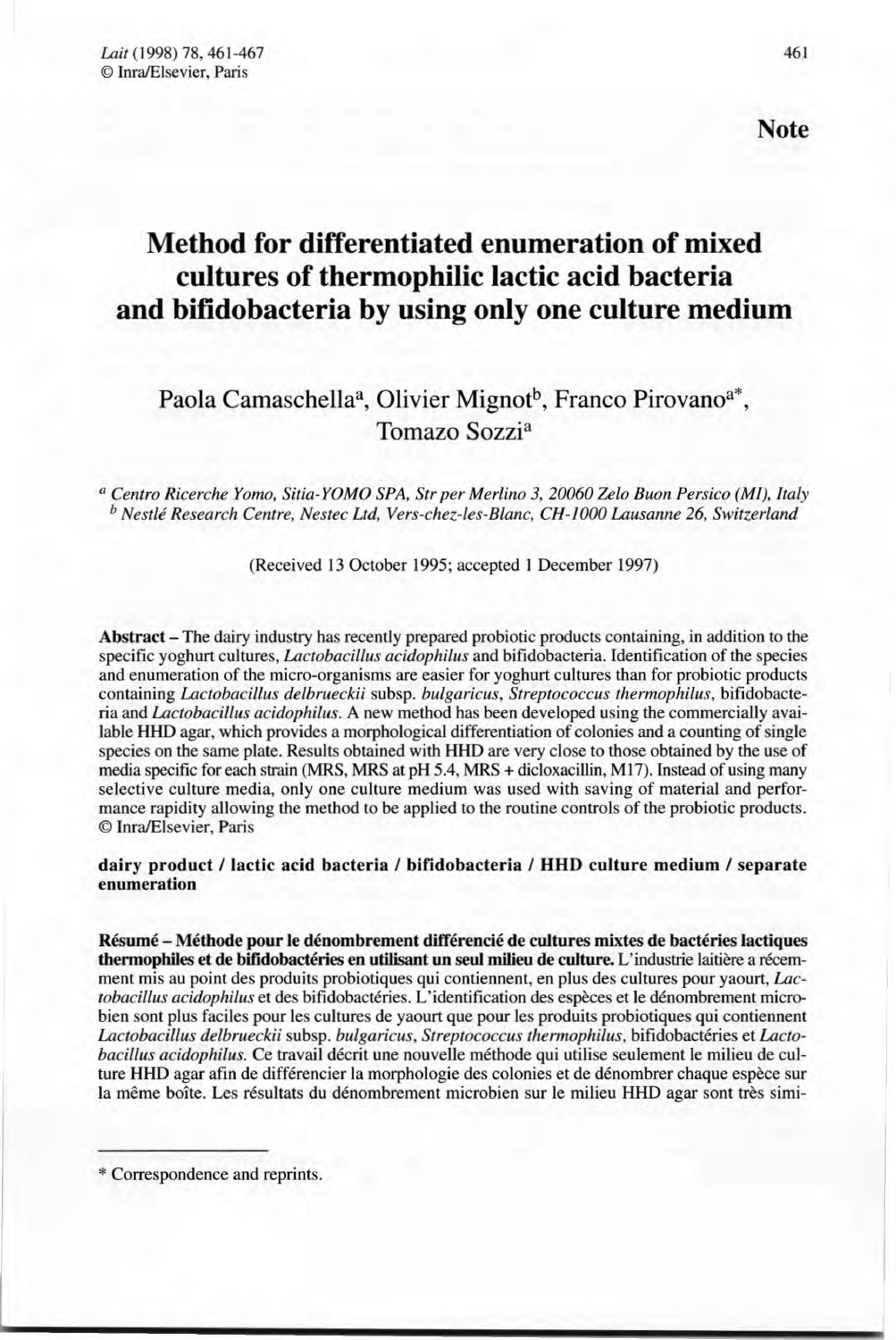laires à ceux qui ont été obtenus avec des milieux spécifiques pour chaque espèce (MRS, MRS à pH 5,4, MRS + dicloxacillin, M 17). L'usage de l'agar HHD en remplacement de plusieurs milieux offre des avantages tels qu'une économie de matériels et une rapidité de dénombrement, et peut s'appliquer aux contrôles de routine des produits probiotiques. © InralElsevier, Paris

#### produit laitier / bactérie lactique / bifidobactérie / milieu de culture HHD / dénombrement différencié

## 1. INTRODUCTION

In the dairy industry, starters of mixed cultures are used, among which the wellknown yoghurt culture, mixture of *Lactobacillus delbrueckii* subsp. *bulgaricus* and *Streptococcus thermophilus.* The introduction of probiotic micro-organisms is concerned with the manufacturing of new products containing, in addition to specifie yoghurt cultures, *Lactobacillus acidophilus* and/or bifidobacteria [2, 4,11-14].

Since the products are prepared from many strains, they require a selective enumeration of different microbial species. While specific yoghurt microflora is easily identified by an officially recognized IDF method [8], for cultures different from yoghurt bacteria, the identification is quite difficult.

For counting *L. acidophilus,* the ECA medium (Esculin-Cellobiose Agar), as described by Hunger [6] and Lapierre [15], can not be applied because sorne strains are esculin-negative, Hence, several culture media based on modifications of MRS Agar [3], replacement of glucose with trehalose (MRS Agar with trehalose) [15] and use of maltose (modified MRS Agar) [5], have been tested but in these media, bifidobacteria also grow. Pedersen [18] describes a MRS Agar supplemented with bile that is able to inhibit the growth of yoghurt microfiora and bifidobacteria. LA Agar [12] medium is specifically used for products containing *L. acidophilus* and bifidobacteria but it has been shown not to be selective for high contents of streptococci and other lactobacilli [18].

For the selective identification of bifidobacteria, a large number of media are also used [l, 17, 19, 20], such as MRS + dicloxacillin [22], Modified Selective Rogosa Agar [21], MGLP Agar [24], TOS Agar Medium [25], NPNL Medium [23] according to the IDF [9]. It was observed that the selectivity of these media is generally antibiotic-related and cell recoveries are low. Furthermore, many of them are not commercially available.

A method already developed for the differential enumeration of homofermentative and heterofermentative lactic acid bacteria provides the morphological differentiation of colonies in HHD Agar medium [16]. The differentiation of species is based on the use of a limited amount of fructose, as the only source of carbohydrates, and on the Bromcresol green, as an indicator. The species are recognizable from the different colour, as it was observed by MacDonald [16], and from the shape, appearance and sizes of the colonies.

The aim of this study is to determine the suitability of the HHD Agar medium for the detection and the specifie enumeration of S. *thermophilus, L. delbrueckii* subsp. *bulgaricus, L. acidophilus* and bifidobacteria on the same plate.

#### 2. MATERIALS AND METHODS

#### 2.1. Pure cultures

*Lactobacillus acidophilus* LA 1 and K8, *Lactobacillus delbrueckii* subsp. *bulgaricus* Lb 170, Lb187 and Lbl, *Streptococcus thennophilus* S62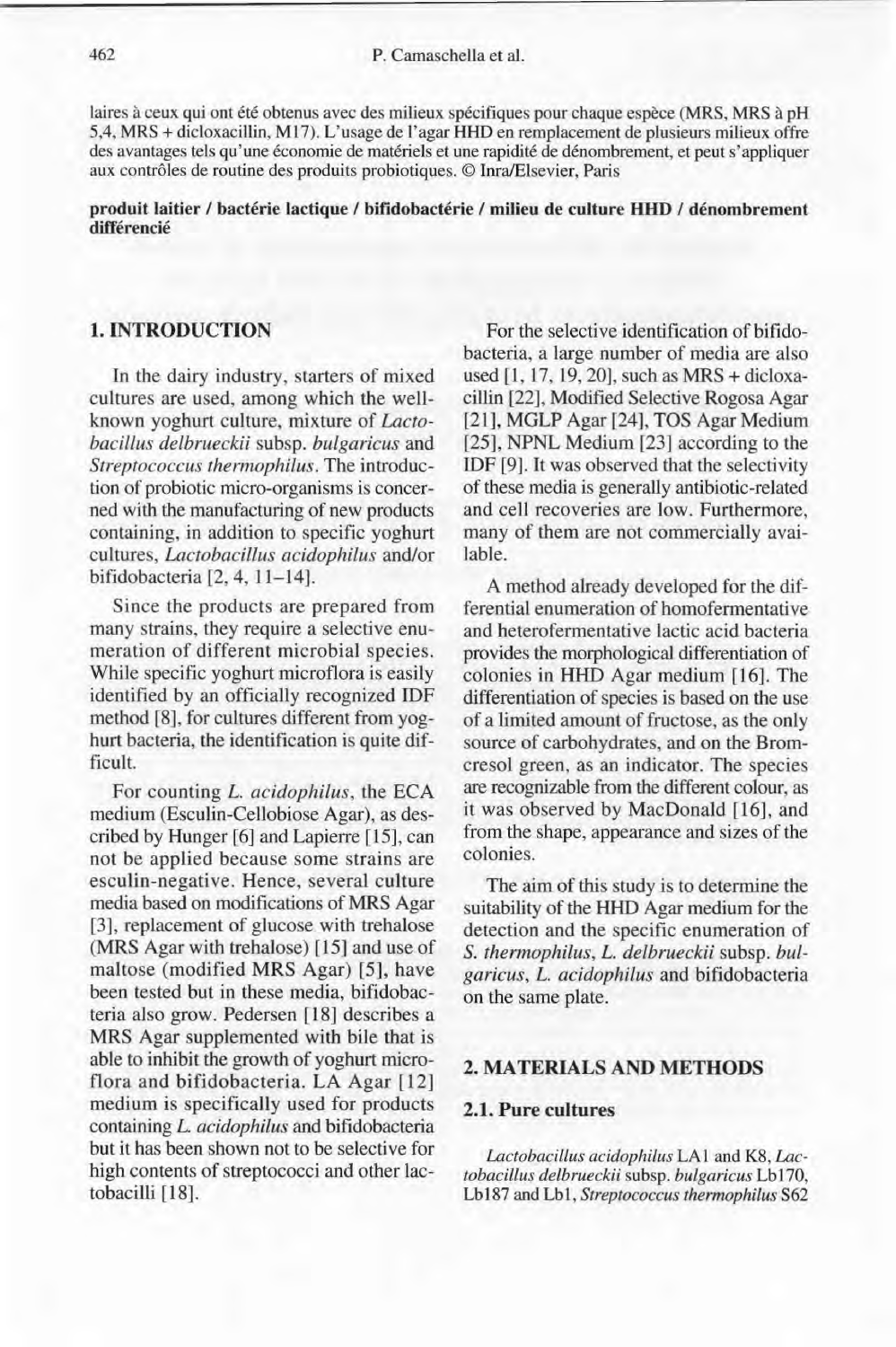and YS 18 were obtained from Centro Sperimentale dei Latte, Zelo B. Persico (MI) Italy.

*Bifidobacterium infantis* Bi l , *Bifidobacterium longum* BII 0, *Bifidobacterium breve* Bbr8 were obtained from Prof. V. Scardovi, Ist. Mierobiologia, Univ. di Bologna, Italy.

Ali strains were stored freeze-dried in a refrigerated room. S. *thermophilus* was cultured in sterilized milk  $+0.1$  % yeast extract, inoculated at 1 %, incubated for 3 h at 42 "C, *L. delbrueckii* subsp. *bulgaricus* in sterilized milk + 0.1 % yeast extract, inoculated at 1 %, incubated for 5 h at 42 "C, and *L. acidophilus* and bifidobacteria cultures in sterilized milk + 0.5 % glucose + 1 % yeast extract, inoculated at 1 % and incubated for 15 h at 37  $^{\circ}$ C. Pure cultures were analysed once or several times starting from a fresh culture.

#### 2.2. Mixed cultures

Yoghurt: 10 samples.

Probiotic fermented milk containing S. *thermophilus, L. delbrueckii* subsp. *bulgaricus, L. acidophilus* and bifidobacteria spp. or some of them: 15 samples.s

Freeze-dried probiotic products containing S. *thermophilus, L. delbrueckii* subsp. *bulgarieus. L. acidophilus* and bifidobacteria spp. or some of them: 19 samples.

#### 2.3. Media

HHD (dehydrated: Lactie Acid Bacteria Differential Broth, Cod M1086 from HI Media Laboratories Pvt Limited, Bombay - 400 086, India) from MacDonald et al. [16].

Ali ingredients, except for Tween 80 were dissolved by heating, then Tween 80 was added; the medium was sterilized in an autoclave at 121°C for 15 min. Just before use, the medium was melted and distributed in plates of 90 mm diam (12 mL/plate) and left to solidify. The plates were maintained in laminar flows for drying for 20 min.

The following commercially available media were used as reference: MRS Agar (DIFCO) for *L. acidophilus* [3]; MRS Agar (DIFCO) at pH 5.4 for *L. delbrueckii* subsp. *bulgaricus* (!DF Standard 117A [8]); MRS Agar (DIFCO) Dicloxacillin (Sigma) for bifidobacteria [22]; M 17 Agar (DIFCO) for S. *thermophilus [8].*

# 2.4. Procedure

Forty samples were analysed for each microbial species. To perform the analysis, samples were diluted 1:10 with peptone/saline solution and homogenized in Stomacher for 1 min 30 s; then decimal dilutions were prepared [10]. Inoculation in HHD was carried out by spreading 0.1 mL of the decimal dilutions to the surface of each plate. Incubation occurred anaerobically at 37 °C for 3 days in Gas Pak with CO<sub>2</sub> and H<sub>2</sub> atmosphere.

Enumerations in control medium were carried out by the pour plate method of 1 mL of dilution and incubated at 37 °C for 48 h in M17 Agar for S. *thermophilus* and anaerobically in GasPak at 37 "C for 72 h for other culture media.

After incubation, colonies were counted in ail media and in HHD by separating the species through the different morphology of the colonies both with the naked eye and at stereoscopic microscopy Wild-M8 (Leitz) (oculars 10 x, lens 5-50 x) and expressed as CFU (Colony-Forming Units) $\cdot$ g<sup>-1</sup>.

The results were confirmed by examining under the microscope (Zeiss oculars  $10 \times$ , lens  $100 \times$ ) the square root of colonies on the plates.

## 2.5. Photos

Photos of colonies were made with stereoscopie microscopy in a dark room with a Minolta X-300S camera, with film for artificial light 160 ASA at the tungsten with mieroscopic magnification 120 x.

#### 2.6. Statistical analysis

After logarithmie transformation of the results to normalize the distribution, the statistical analyses were perfomed according to the IDF [7] using the software Lotus 1-2-3. The regression equation  $y = ax + b$  was calculated, where y refers to counts on reference medium and x to those on HHD medium. The accuracy of y was estimated by  $s_{y,x}$ , the residual standard deviation of the regression, Counts of both media were compared using Students *t*-test applied to  $d_m/(s_d/n^{1/2})$ , where  $d_m$  is the mean of  $d = y - x$ ,  $s_d$  is the standard deviation of d and n the number of samples.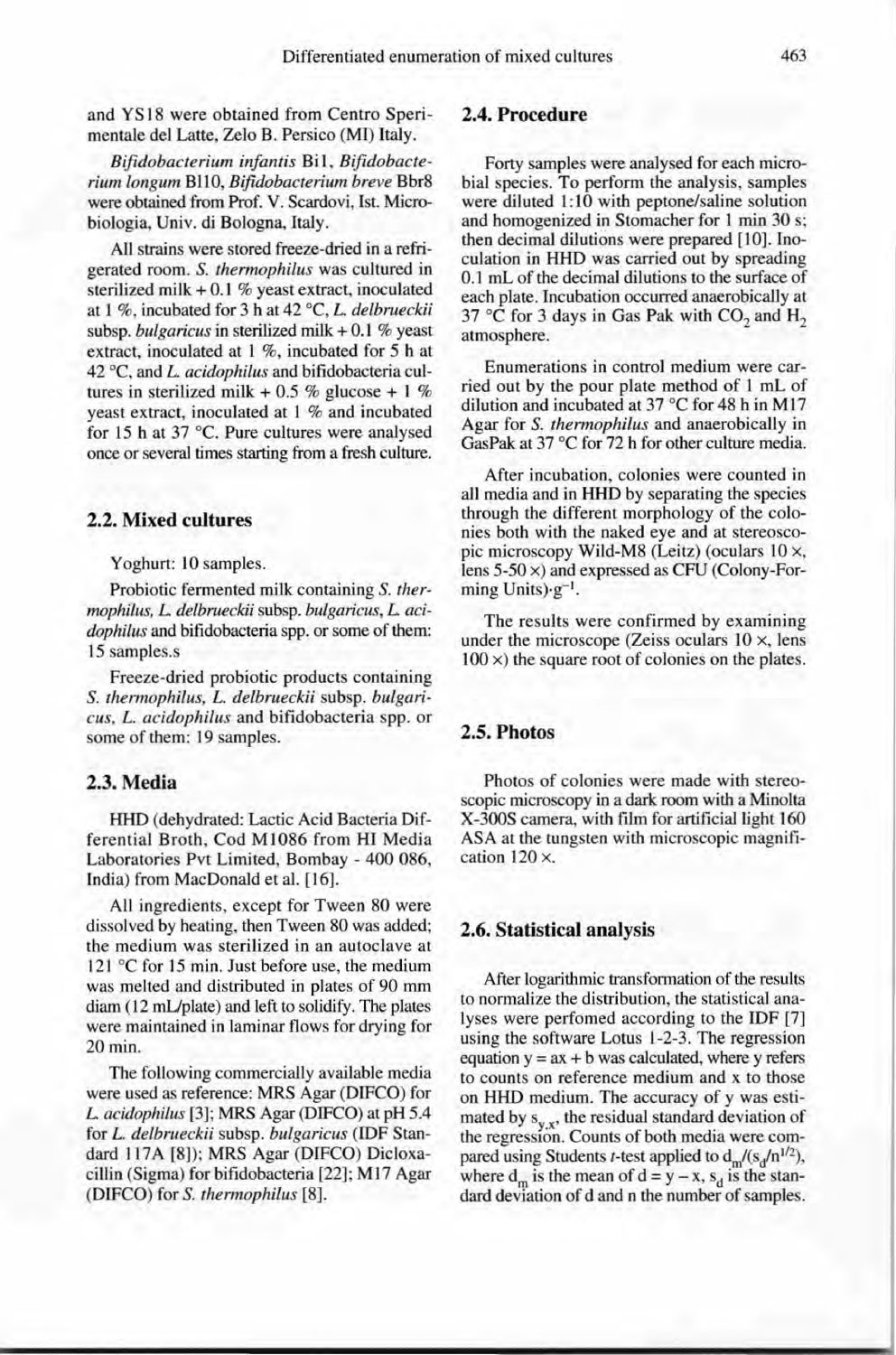# 3. RESULTS AND DISCUSSION

# 3.1. Colony morphology on reference media

The colonies of bifidobacteria in MRS Agar, MRS Agar at pH 5.4 and MRS Agar Dicloxacillin were of white-cream colour, of lenticular shape with regular sides. Colonies of *L. delbrueckii* subsp. *bulgaricus* in MRS Agar or in MRS Agar at pH 5.4 were circular or trilobate, of white-cream colour with an external fluffy ring which may be examined under the stereoscopie microscope or with a magnifier. This ring was not found in the colonies of *L. acidophilus* that are much more irregular shaped than those of *L. delbrueckii* subsp. *bulgaricus.*

Colonies of *S. thermophilus* in M17 Agar as weil as in MRS Agar were white-cream coloured, lenticular, with regular sides. The colonies were recognizable from those of lactobacilli and bifidobacteria since they were very small in this second culture medium.

For the enumeration of specifie yoghurt cultures, these media allow a good selectivity and are generally applied without problems as reference test.

## 3.2. Colony morphology on **UUD** Agar medium

The different strains of the same species showed a similar morphology on HHD, while the 4 species under examination had a clearly different morphology. Only S. *thermophilus* exhibited 2 different morphologies which were both weil recognizable.

Colony morphology of the 4 species on HHD Agar medium is shown *infigures 1-5.* Colonies of S. *thermophilus* appeared as follows: type 1) generally small, circular, smooth and almost transparent *(figure 1);* type 2) circular, convex and dark green coloured *(figure 2).*

Colonies of bifidobacteria were similar in size to those of S. *thermophilus,* but they appeared translucent, convex like a drop of water *(figure* 3). Colonies of *L. delbrueckii* subsp. *bulgaricus* were large, of irregular shape, with tlat surface, regular bright green with internai undulatory streaking *(figure 4).* Colonies of *L. acidophilus* were large, of irregular shape, convex and pyramid shaped surface, light brown with a small central spot of dark green colour *(figure 5).*

Mixed cultures of different species are shown *infigure* 6. It was observed that the morphology of the colonies was typical for each species and was still weil recognizable when cultures developed together.

The medium did not maintain its original colour but changed from blue to green, green-yellow and yellow depending on the development of acidifying colonies on the plate. This is due to the bromcresol green that has a pK value of 4.6.

Sizes of colonies varied depending upon the number of colonies developed on the plate: bifidobacteria and S. *thermophilus* generally were of similar sizes, while *L. delbrueckii* subsp. *bulgaricus* as weil as *L. acidophilus* were larger than the others.

The use of HHD medium allowed the 4 different species to be distinguished even though the colonies showed a difference of 4-5 orders of magnitude: the colonies of the most dominant species built a carpet from which the subdominant colonies stand out and could be easily distinguished.

# 3.3. Comparison of counts on **UUD** agar and reference media

Counts on HHD and refence media were very weil correlated for the 4 species *(table 1).* Moreover, values of  $s_d$  were very close to the corresponding values of  $s_{y,x}$  (standard deviation from the regression), which shows the similarity of results with both methods [7]. However, counts on HHD were slightly, but significantly higher than those on reference media for the 4 species, as indicated by the *t* values *(table* 1). HHD medium,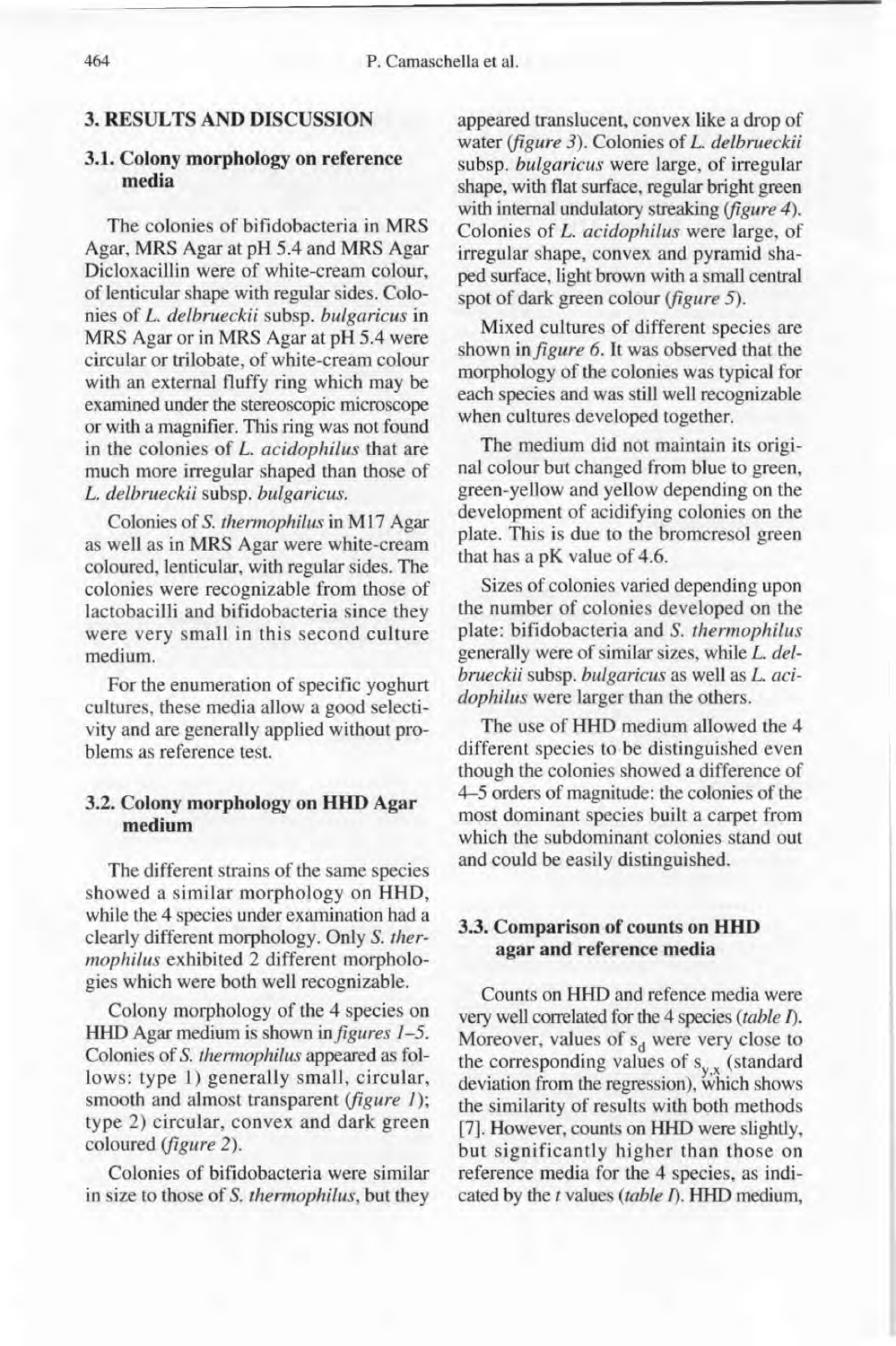

**Figure** 1. Morphology of colonies of *Streptococcus thermophilus -* type l, made with stereoscopic microscopy  $(120 \times$  magnification).

**Figure** 1. Morphologie des colonies de *Streptococcus thermophilus -* type 1, faites par microscopie stéréoscopique (grossissement  $\times$  120).



**Figure** 2. Morphology of colonies of *Streptococcus thermophilus -* type 2, made with stereoscopic microscopy  $(120 \times$  magnification).

**Figure** 2. Morphologie des colonies de *Streptococcus thermophilus -* type 2, faites par microscopie stéréoscopique (grossissement × 120).



**Figure** 3. Morphology of colonies of bifidobacteria, made with stereoscopic microscopy  $(120 \times$ magnification).

**Figure** 3. Morphologie des colonies de bifidobactéries, faites par microscopie stéréoscopique  $(grossissement \times 120)$ .



**Figure** 4. Morphology of colonies of *Lactobacil/us delbrueckii* subsp. *bulgaricus,* made with stereoscopic microscopy (120 × magnification).

**Figure** 4. Morphologie des colonies de *Lactobacil/us delbrueckii* subsp. *bulgaricus,* faites par microscopie stéréoscopique (grossissement x 120).



**Figure** 5. Morphology of colonies of *Lactobacil/us acidophilus,* made with stereoscopie microscopy  $(120 \times$  magnification).

**Figure** 5. Morphologie des colonies de *Lactobacil/us acidophilus,* faites par microscopie sté $r$ éoscopique (grossissement  $\times$  120).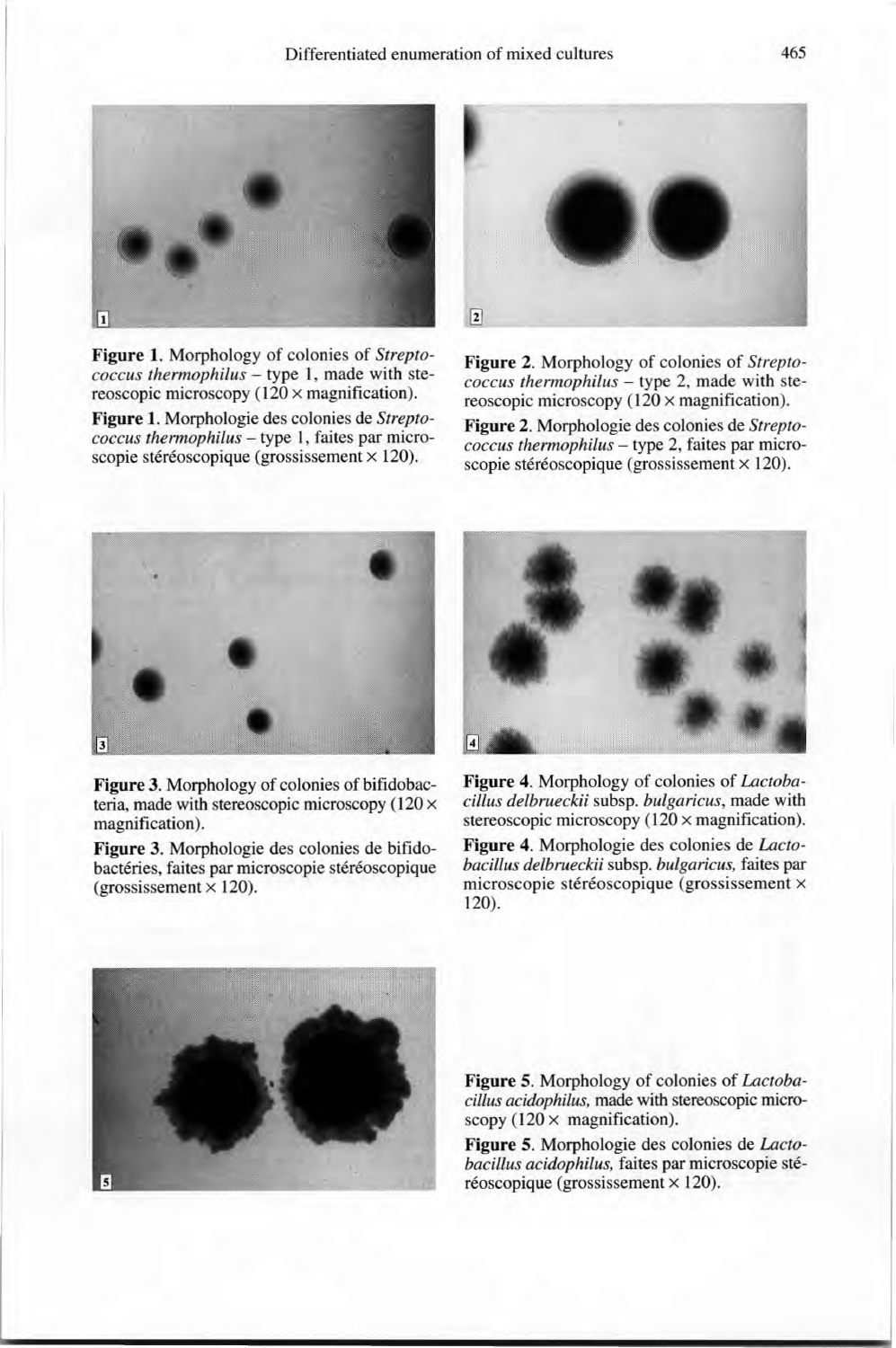| Species                                                                     | S. thermophilus       | Bifidobacteria     | L. bulgaricus                                                         | L. acidophilus                   |
|-----------------------------------------------------------------------------|-----------------------|--------------------|-----------------------------------------------------------------------|----------------------------------|
|                                                                             | 40                    |                    | $\overline{40}$                                                       | 40                               |
| Sample size<br>Min - Max on reference medium y<br>Min - Max on HHD medium x | 8.00-11.28            | $6.00 - 11.43$     | 5.48-9.67                                                             | 7.48-9.28                        |
|                                                                             | 8.11-11.26            | $6.23 - 11.58$     | 5.70-9.72                                                             | $75 - 9.88$                      |
|                                                                             |                       | 8.71               | 7.81                                                                  |                                  |
| Mean of reference medium<br>Mean of HHD medium                              | 9.58<br>0.67<br>0.09  |                    |                                                                       |                                  |
| Mean of differences $d = y - x$                                             |                       | 8.86<br>0.15       |                                                                       |                                  |
| Standard deviation of differences SD                                        | 0.1675                | 0.3571             | $\begin{array}{c}\n 7.90 \\  0.09 \\  0.2443 \\  2.28*\n \end{array}$ | 8.45<br>8.64<br>0.1586<br>7.84** |
| Students $t$ – test                                                         | $3.83**$              | $2.59*$            |                                                                       |                                  |
| Regression equation                                                         | $y = 1.05x + (-0.61)$ | $y = 0.96x + 0.23$ | $= 0.94x + 0.35$                                                      | $y = 0.94x + 0.34s$              |
| Correlation coefficient r                                                   | 0.99                  | 0.97               | 0.96                                                                  | 0.95                             |
| regression $S_{v, x}$<br>Standard deviation from r                          | 0.1575                | 0.3555             | 0.2418                                                                | 0,1601                           |

**Figure** 6. Morphology of colonies of mixed cultures, made with stereoscopic microscopy  $(120 \times$ magnification). A. *Streptococcus thermophilus* type 1. B. *Streptococcus thermophilus* type 2. C. Bifidobacteria. D. *Lactobacillus delbrueckii* subsp. *bulgaricus.* E. *Lactobacillus acidophilus.*

**Figure** 6. Morphologie des colonies des cultures mixtes faites par microscopie stéréoscopique (grossissement x 120). A. *Streptococcus thermophilus* type 1. B. *Streptococcus thermophilus* type 2. C. Bifidobacteria. D. *Lactobacillus delbrueckii* subsp. *bulgaricus.* E. *Lactobacillus acidophilus.*

which is not a selective medium, allowed in particular a better recovery of *L. acidophilus*  $(+ 0.19 \log)$  and bifidobacteria  $(+ 0.15 \log)$ .

### **4. CONCLUSIONS**

The main advantage of the method is the use of only one culture medium to enumerate S. *thennophilus, L. delbrueckii* subsp. *bulgaricus, L. acidophilus* and bifidobacteria in mixed cultures containing these species in different amounts with consequent performance rapidity, savings of material and economie profit.

The commercially available **HHD** Agar medium can be applied for the enumeration of these 4 species in the routine controls of dairy and probiotic products.

**Table I.** Counts and statistical analysis on the reference and HHD media (logCFU· $g^{-1}$ ).

#### 466 P. Camaschella et al.